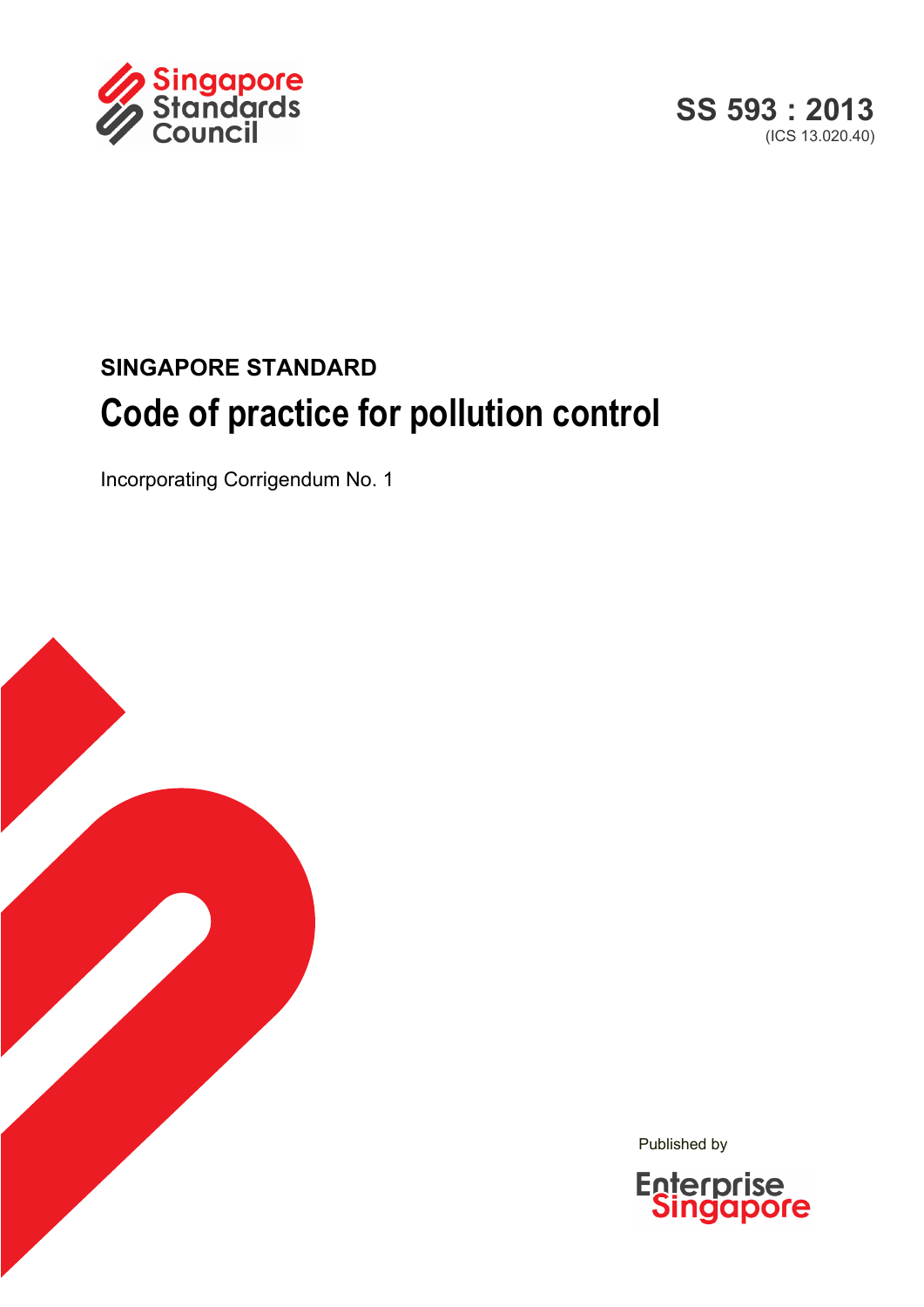**SS 593 : 2013**  (ICS 13.020.40)

SINGAPORE STANDARD **Code of practice for pollution control** 

All rights reserved. Unless otherwise specified, no part of this Singapore Standard may be reproduced or utilised in any form or by any means, electronic or mechanical, including photocopying and microfilming, without permission in writing from Enterprise Singapore. Request for permission can be sent to: standards@enterprisesg.gov.sg.

ISBN 978-981-4557-22-1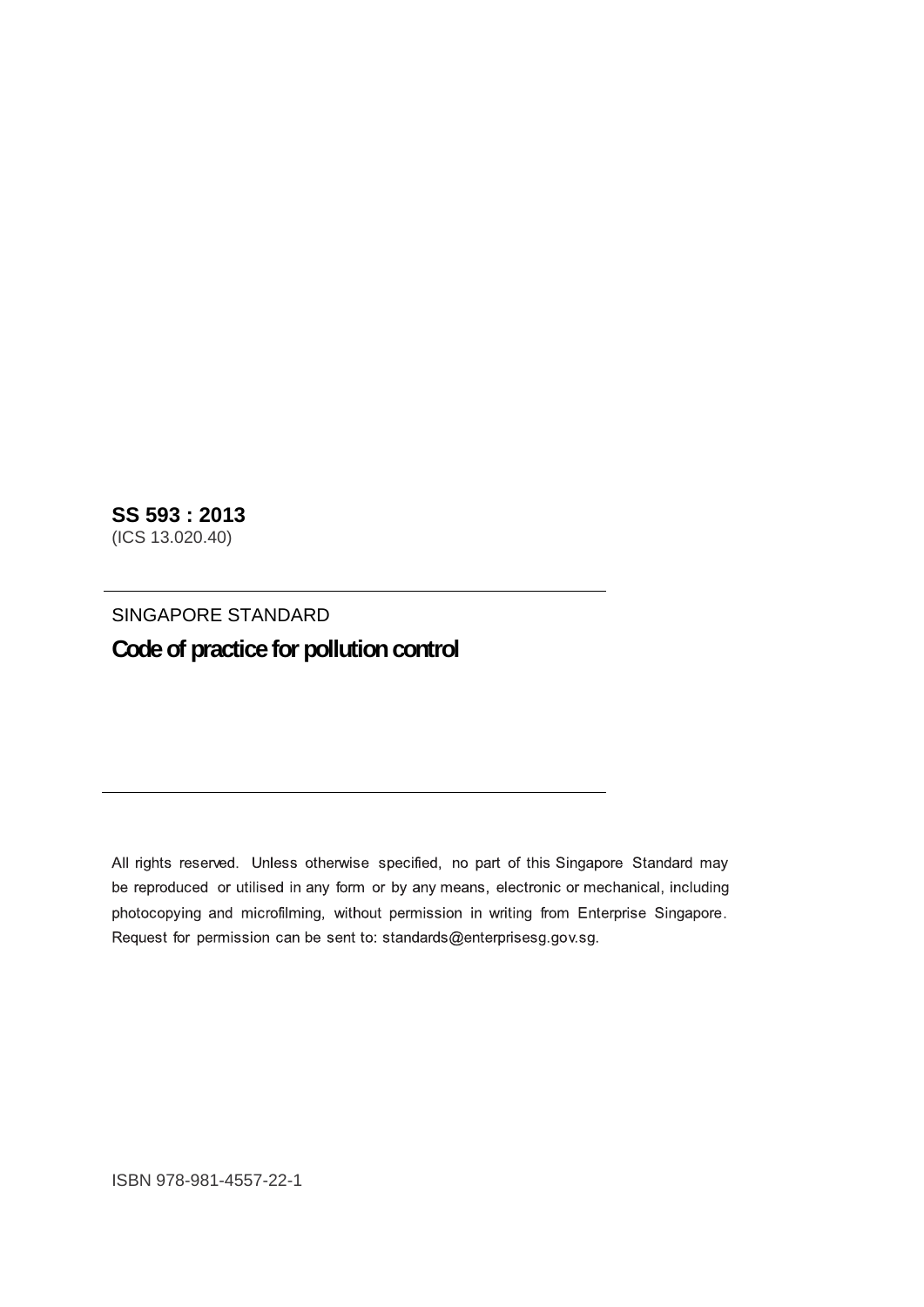## **SS 593 : 2013**

This Singapore Standard was approved by Building and Construction Standards Committee on behalf of the Singapore Standards Council on 26 November 2013.

First published, 2014

The Building and Construction Standards Committee, appointed by the Standards Council, consists of the following members:

|                             |   | <b>Name</b>                   | Capacity                                                |
|-----------------------------|---|-------------------------------|---------------------------------------------------------|
| Chairman                    | ÷ | Mr Goh Peng Thong             | Member, Standards Council                               |
| 1 <sup>st</sup> Dy Chairman | ÷ | Er. Lee Chuan Seng            | Member, Standards Council                               |
| 2 <sup>nd</sup> Dy Chairman | ÷ | Mr Tan Tian Chong             | Member, Standards Council                               |
| <b>Secretary</b>            | ÷ | Ms Lee Hiok Hoong             | <b>SPRING Singapore</b>                                 |
| <b>Members</b>              |   | Mr Bin Chee Kwan              | <b>National Environment Agency</b>                      |
|                             |   | Er. Chan Ewe Jin              | Institution of Engineers, Singapore                     |
|                             |   | Mr Chan Kok Way               | <b>Individual Capacity</b>                              |
|                             |   | Er. Chee Kheng Chye           | Housing & Development Board                             |
|                             |   | Mr Chng Chee Beow             | Real Estate Developers' Association of<br>Singapore     |
|                             |   | Mr Paul Fok                   | <b>Land Transport Authority</b>                         |
|                             |   | Mr Desmond Hill               | Singapore Contractors Association Ltd                   |
|                             |   | Er. Ismadi Mohd               | <b>Ministry of Manpower</b>                             |
|                             |   | Mr Benedict Lee Khee Chong    | Singapore Institute of Architects                       |
|                             |   | Ms Andris Leong               | <b>Building and Construction Authority</b>              |
|                             |   | Assoc Prof Leong Eng Choon    | Nanyang Technological University                        |
|                             |   | Dr Lim Lan Yuan               | Association of Property and Facility<br><b>Managers</b> |
|                             |   | Er. Lim Peng Hong             | <b>Association of Consulting Engineers</b><br>Singapore |
|                             |   | Mr Silas Loh                  | Singapore Institute of Surveyors and<br>Valuers         |
|                             |   | Mr Larry Ng Lye Hock          | <b>Urban Redevelopment Authority</b>                    |
|                             |   | Assoc Prof Gary Ong Khim Chye | <b>National University of Singapore</b>                 |
|                             |   | Mr Davis Ong Wee Choon        | Singapore Manufacturing Federation                      |
|                             |   | Mr Christopher Tan            | Singapore Civil Defence Force                           |
|                             |   | Er. Tang Pei Luen             | <b>JTC Corporation</b>                                  |
|                             |   | Dr Tam Chat Tim               | <b>Individual Capacity</b>                              |
| Co-opted<br>Member          |   | Prof Choo Yoo Sang            | <b>National University of Singapore</b>                 |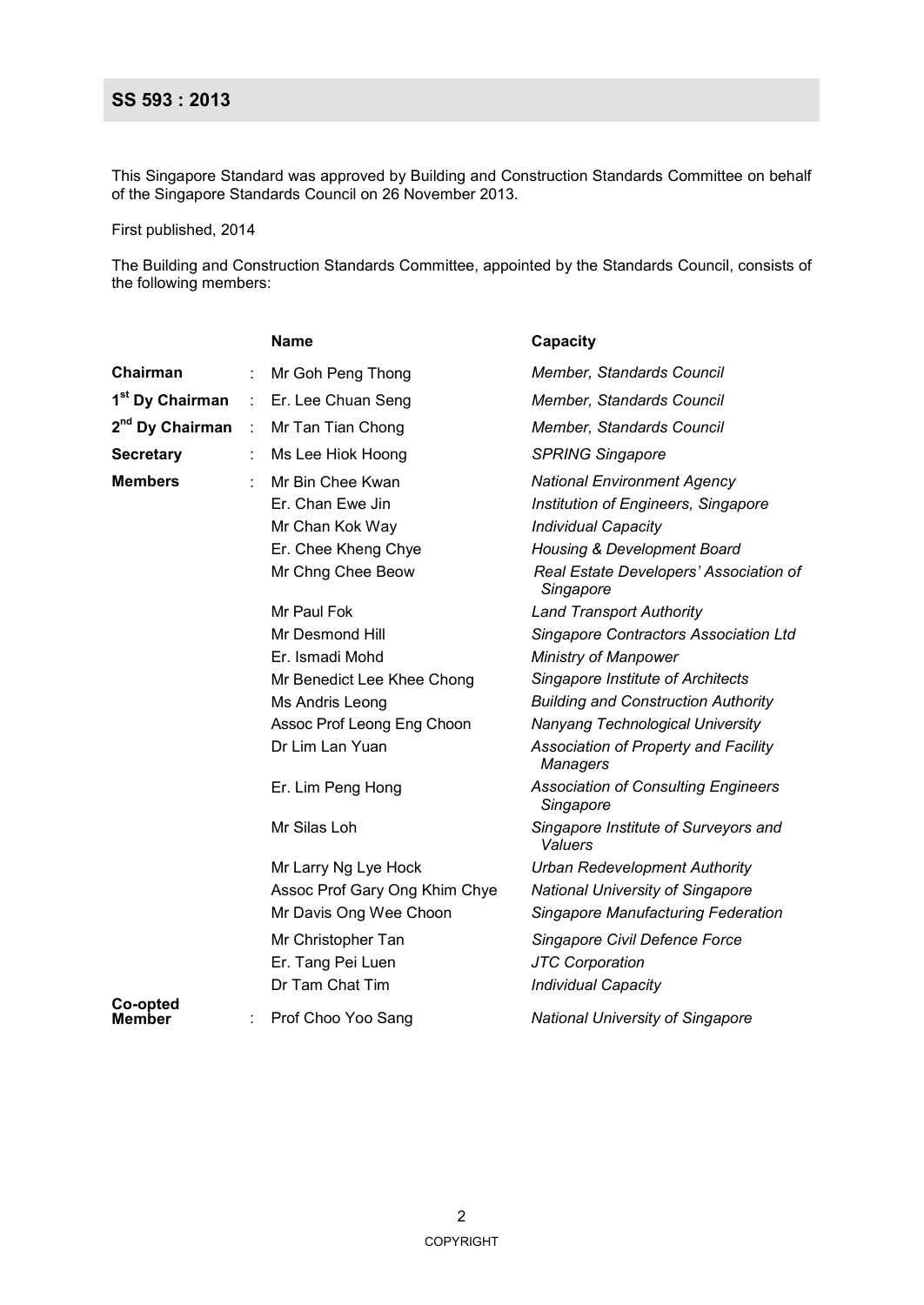#### **SS 593 : 2013**

The Technical Committee on Architectural Works, appointed by the Building and Construction Standards Committee and responsible for the preparation of this standard, consists of representatives from the following organisations:

|                            |   | <b>Name</b>                                                                                                                                                                                                                                                                                                                                      | Capacity                                                                                                                                                                                                                                                                                                                                                                                                                                                                                                                                                          |
|----------------------------|---|--------------------------------------------------------------------------------------------------------------------------------------------------------------------------------------------------------------------------------------------------------------------------------------------------------------------------------------------------|-------------------------------------------------------------------------------------------------------------------------------------------------------------------------------------------------------------------------------------------------------------------------------------------------------------------------------------------------------------------------------------------------------------------------------------------------------------------------------------------------------------------------------------------------------------------|
| Chairman                   |   | Mr Larry Ng Lye Hock                                                                                                                                                                                                                                                                                                                             | Member, Building and Construction Standards<br>Committee                                                                                                                                                                                                                                                                                                                                                                                                                                                                                                          |
| Dy Chairman                | ÷ | Mr Benedict Lee Khee Chong                                                                                                                                                                                                                                                                                                                       | Member, Building and Construction Standards<br>Committee                                                                                                                                                                                                                                                                                                                                                                                                                                                                                                          |
| <b>Secretary</b>           | ÷ | Mr Allan Koh                                                                                                                                                                                                                                                                                                                                     | <b>SPRING Singapore</b>                                                                                                                                                                                                                                                                                                                                                                                                                                                                                                                                           |
| <b>Members</b>             |   | Mr Cheah Kok Ming<br>Mr Choy Kin Man<br>Mr Gan Geok Chua<br>Mr Goh Chun Hee<br>Ms Vivien Heng Cheng Sim<br>Mr Koh Bon Pock<br>Mr Lau Kwong Chung<br>Maj Lim Lam Kwang<br>Mr Rajendran Ramamoorthy<br>Mr See Sing Kok<br>Mr See Sing Mun<br>Ms Tan Hwee Yong<br>Mr Wong Chung Wan<br>Mr Wilson Wong King Chiong<br>Ms Catherine Wong Phui<br>Chan | <b>National University of Singapore</b><br><b>TUV SUD PSB Pte Ltd</b><br>Singapore Glass Association<br><b>Individual Capacity</b><br><b>Singapore Green Building Council</b><br><b>Singapore Timber Association</b><br>Singapore Institute of Architects<br>Singapore Civil Defence Force<br><b>Building and Construction Authority</b><br>Institution of Engineers, Singapore<br>Singapore Manufacturing Federation<br><b>Housing &amp; Development Board</b><br><b>Individual Capacity</b><br>Singapore Contractors Association Ltd<br>Setsco Services Pte Ltd |
|                            |   | Ms Jesseline Yap                                                                                                                                                                                                                                                                                                                                 | <b>Tiles Association Singapore</b>                                                                                                                                                                                                                                                                                                                                                                                                                                                                                                                                |
| Co-opted<br><b>Members</b> |   | Er. Chong Kee Sen<br>Mr Fang Yea Saen                                                                                                                                                                                                                                                                                                            | Institution of Engineers, Singapore<br><b>K&amp;C Protective Technologies</b>                                                                                                                                                                                                                                                                                                                                                                                                                                                                                     |

The Working Group, appointed by the Technical Committee to assist in the preparation of this standard, comprises the following experts who contribute in their *individual capacity*:

|                    |    | Name                                              |
|--------------------|----|---------------------------------------------------|
| <b>Convenor</b>    |    | : Er. Chong Kee Sen                               |
| <b>Co-Convenor</b> |    | ∴ Mr Bin Chee Kwan                                |
|                    |    | Mr Anselm Gonsalves<br>(served till 1 April 2013) |
| <b>Secretary</b>   |    | Mr Chow Chee Kiong                                |
| <b>Members</b>     | ÷. | Mr Aaron Ang Cheng Hua                            |
|                    |    | Mr Au Wing Kuen                                   |
|                    |    | Mr Cheong Yew Kee                                 |
|                    |    | Mr Leong Kuo Sam                                  |
|                    |    | Mr Long Han Boon                                  |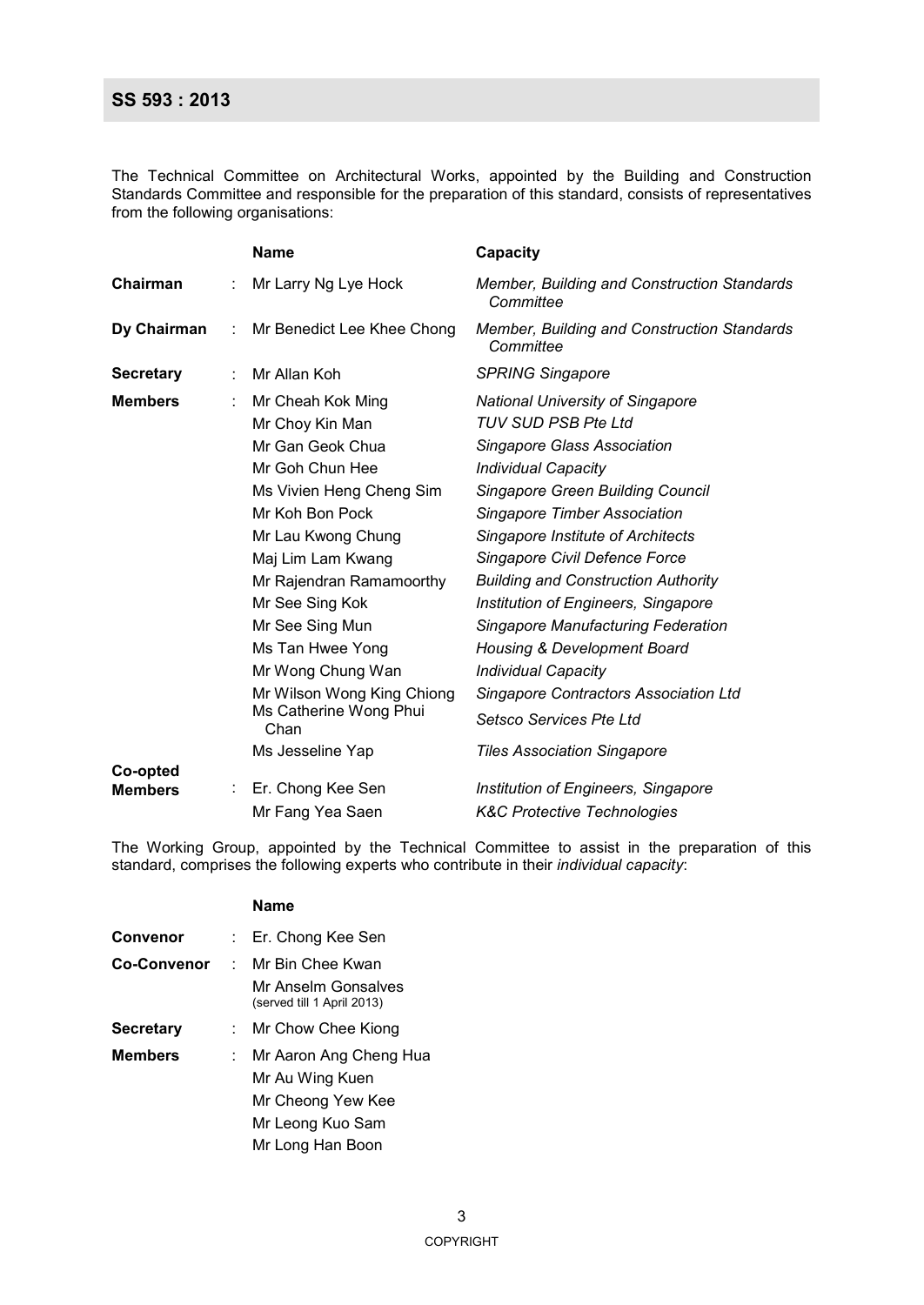#### **SS 593 : 2013**

#### **Name**

| Members | Ms Helen Ng       |
|---------|-------------------|
|         | Mr Tan Cheong Ee  |
|         | Mr David Tan      |
|         | Er. Tang Pei Luen |
|         | Ms Jannie Wan     |
|         | Mr Wong Chiew Yii |
|         |                   |

The organisations in which the experts of the Working Group are involved are:

*Agri-Food and Veterinary Authority of Singapore Association of Consulting Engineers Singapore Building and Construction Authority Institution of Engineers, Singapore JTC Corporation National Environment Agency Singapore Chemical Industry Council Singapore Institute of Architects Singapore Land Authority Urban Redevelopment Authority*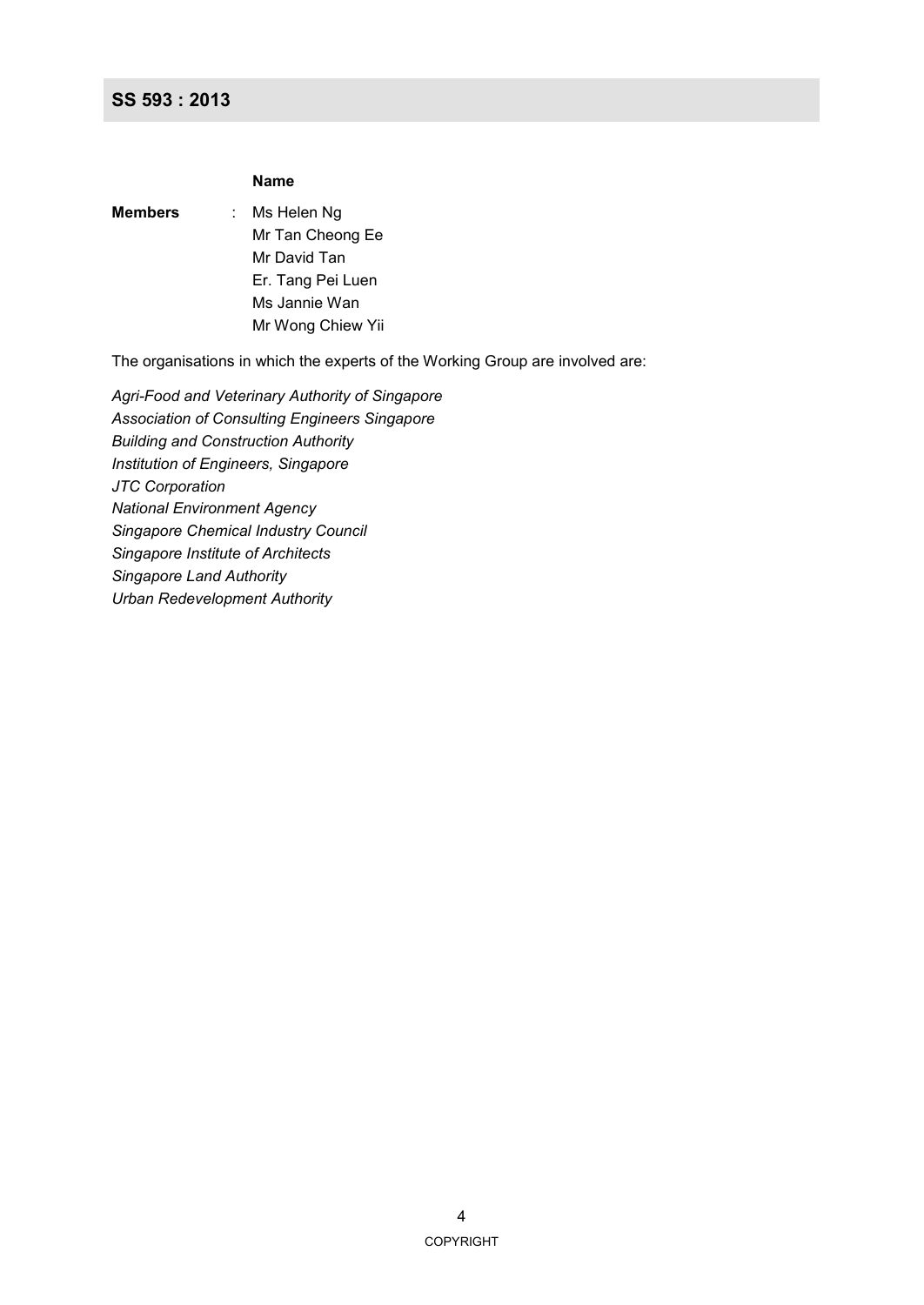## **Contents**

|                   |                                                                                                                                                                                                                                      | Page     |
|-------------------|--------------------------------------------------------------------------------------------------------------------------------------------------------------------------------------------------------------------------------------|----------|
|                   |                                                                                                                                                                                                                                      | $\prime$ |
|                   | Section One - General                                                                                                                                                                                                                |          |
| 1                 |                                                                                                                                                                                                                                      | 8        |
| 2                 |                                                                                                                                                                                                                                      | 8        |
| 3                 |                                                                                                                                                                                                                                      | 8        |
|                   | Section Two – Judicious siting of industries and other developments                                                                                                                                                                  |          |
| 4                 |                                                                                                                                                                                                                                      | 10       |
|                   | Section Three - Requirements for industries                                                                                                                                                                                          |          |
| 5                 |                                                                                                                                                                                                                                      | 10       |
| 6                 |                                                                                                                                                                                                                                      | 10       |
| 7                 |                                                                                                                                                                                                                                      | 11       |
| 8                 |                                                                                                                                                                                                                                      | 11       |
|                   | Section Four – Requirements to operate a factory                                                                                                                                                                                     |          |
| 9                 | Use of industrial premises <b>example and internal control of the set of the set of the set of the set of the set of the set of the set of the set of the set of the set of the set of the set of the set of the set of the set </b> | 12       |
| 10                | Trade effluent discharge into public sewer and watercourse _____________________                                                                                                                                                     | 12       |
|                   | Section Five - Pollution control requirements                                                                                                                                                                                        |          |
| 11                |                                                                                                                                                                                                                                      | 13       |
| $12 \overline{ }$ |                                                                                                                                                                                                                                      | 15       |
| 13                | Noise pollution experience of the state of the state of the state of the state of the state of the state of the                                                                                                                      | 18       |
|                   | Section Six – Hazardous substances and toxic industrial waste control requirements                                                                                                                                                   |          |
| 14                |                                                                                                                                                                                                                                      | 19       |
| 15                |                                                                                                                                                                                                                                      | 19       |
|                   | Section Seven – Control of land pollution and remediation of contaminated sites                                                                                                                                                      |          |
| 16                |                                                                                                                                                                                                                                      | 20       |
| 17                | Site assessment study and clean-up of contaminated sites _______________________                                                                                                                                                     | 20       |
| 18                |                                                                                                                                                                                                                                      | 20       |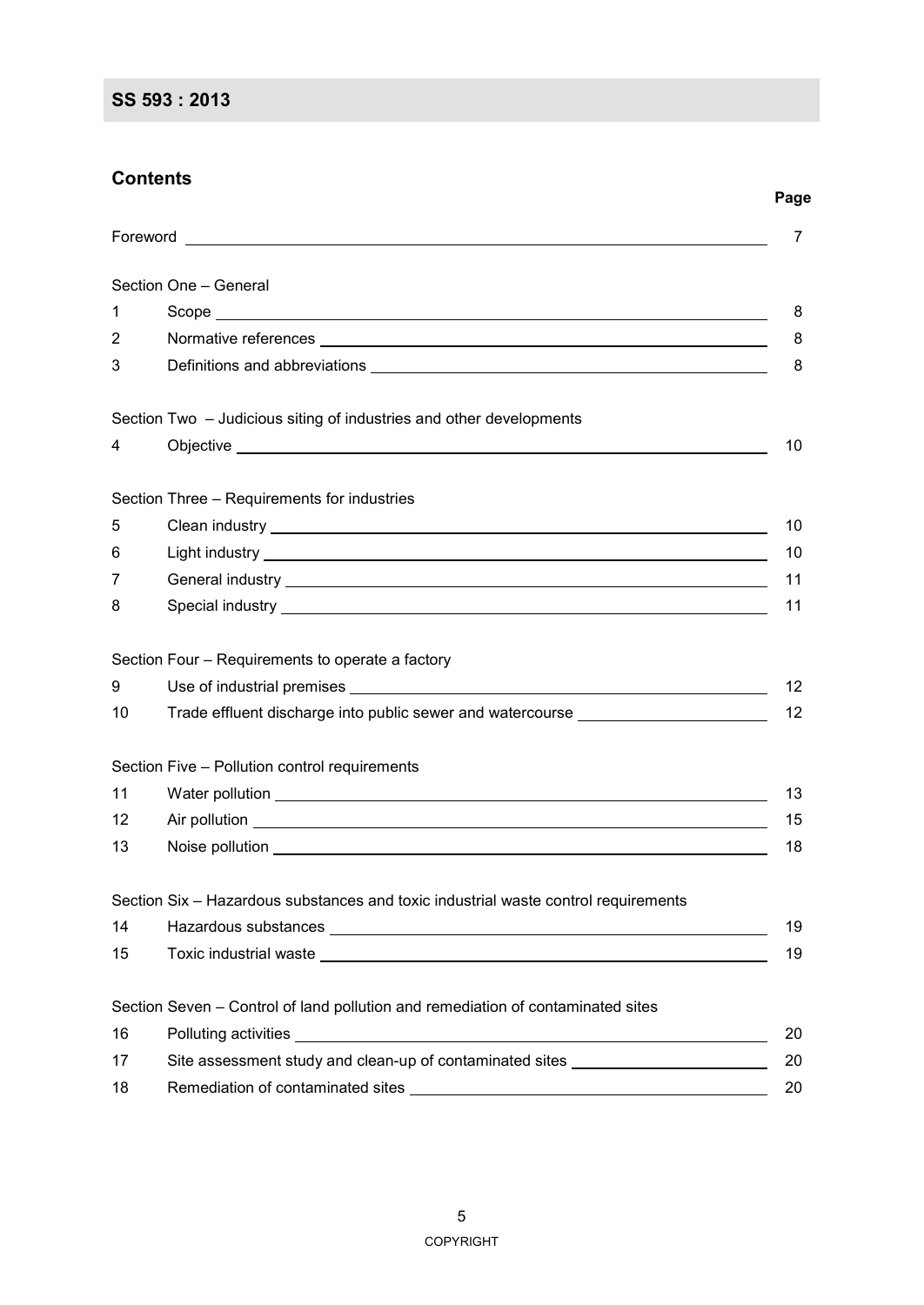#### **Annexes**

| A             |                                                                                                                                                                             | 21 |
|---------------|-----------------------------------------------------------------------------------------------------------------------------------------------------------------------------|----|
| B             |                                                                                                                                                                             | 22 |
| С             |                                                                                                                                                                             | 23 |
| D             |                                                                                                                                                                             | 25 |
| Е             |                                                                                                                                                                             | 27 |
| F             | (normative) List of hazardous substances as specified in the Environmental Protection<br>and Management Act                                                                 | 29 |
| G             | (normative) List of toxic industrial wastes                                                                                                                                 | 40 |
| н             | (normative) Allowable limits for trade effluent discharged into a public<br>sewer/watercourse/controlled watercourse as specified in the EPMA, SDA<br>and their Regulations | 43 |
| $\mathsf{I}$  | (informative) Example of trade effluent sampling sump design                                                                                                                | 45 |
| J             | (informative) Guidelines on continuous on-line pH monitoring and effluent<br>discharge control at last inspection chamber of factory ________________________               | 46 |
| Κ             | (informative) Example of pH monitoring cum effluent discharge control system                                                                                                | 48 |
| L             |                                                                                                                                                                             | 49 |
| м             |                                                                                                                                                                             | 50 |
| N             | (normative) Guidelines for storage of hazardous substances _____________________                                                                                            | 51 |
| O             | (normative) Retention basin for spent fire-fighting water for warehouse storing                                                                                             | 53 |
| P             | (informative) Example of dilution tank design __________________________________                                                                                            | 54 |
| Q             | (normative) Standards of concentration of air impurities as specified in the<br>Environmental Protection and Management Act and its Regulations ________________            | 55 |
| R             | (normative) Emission standards for special waste incinerators [1988] [1988] (normative) Emission standards for special waste incinerators [1988]                            | 58 |
| S             | (normative) Polluting activities subject to site assessment before                                                                                                          | 59 |
| т             | (informative) Standards and technical guidelines for assessment and remediation of<br>contaminated sites                                                                    | 60 |
| U             | (informative) Listing of some approvals by the relevant authorities on pollution control                                                                                    | 61 |
| <b>Table</b>  |                                                                                                                                                                             |    |
| 1             | Building setbacks for residential developments near MRT tracks                                                                                                              | 18 |
| <b>Figure</b> |                                                                                                                                                                             |    |
| 1             | Chimney height for the safe dispersion of flue gases from fuel burning equipment _____                                                                                      | 17 |
|               |                                                                                                                                                                             | 62 |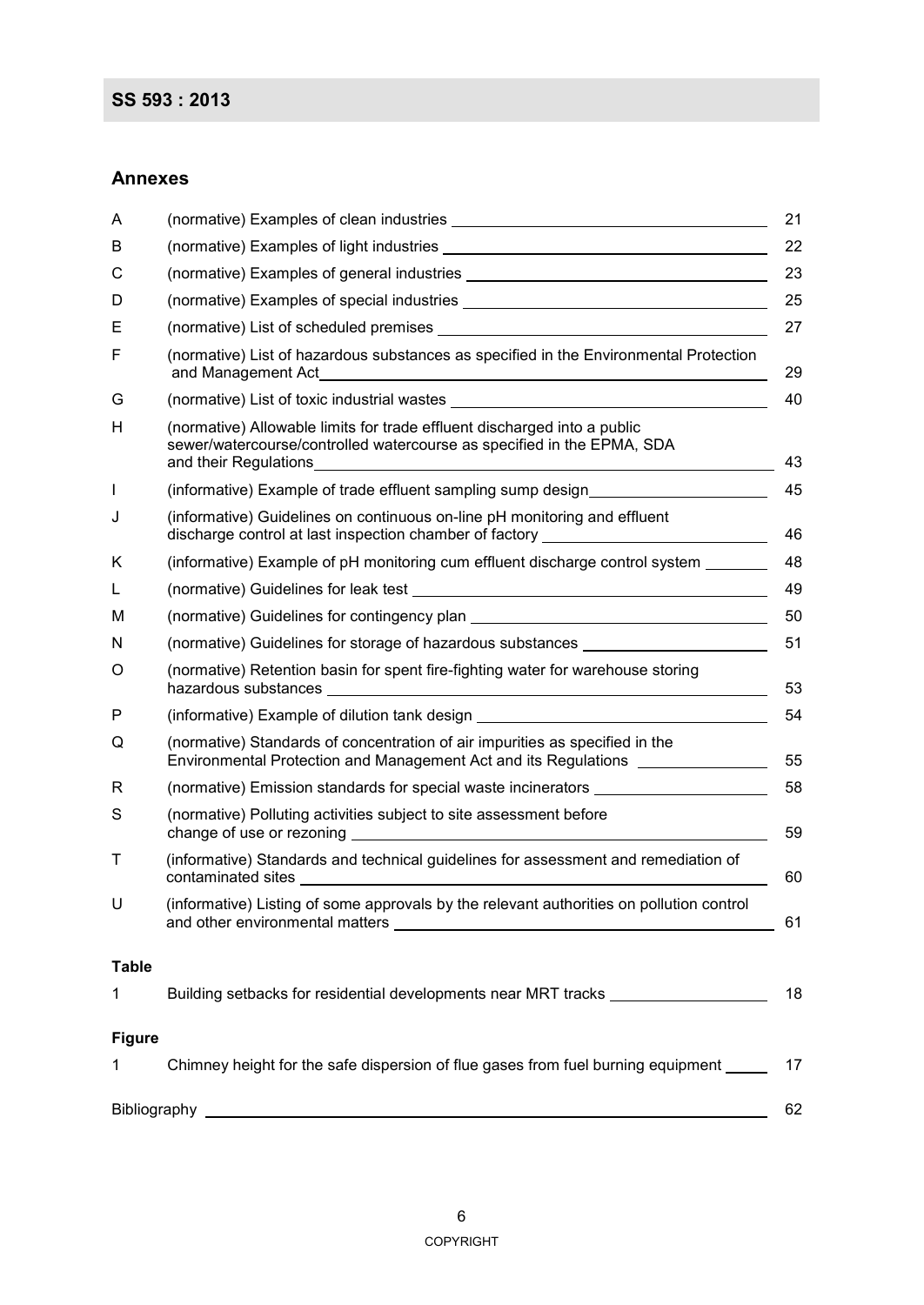#### **Foreword**

This Singapore Standard was prepared by the Technical Committee on Architectural Works under the purview of the Building and Construction Standards Committee.

The pollution control requirements specified in this code are mainly performance-based so as to allow industrialists, architects, professional engineers and consultants to exercise flexibility and creativity in their designs to meet the stated requirements.

The code is aligned to relevant statutory regulations or by-laws of the regulatory authorities or other government bodies. In general, the Qualified Person shall submit Building Plans (BPs) of the building works to the relevant authorities for approval on pollution control and other environmental matters (refer to the informative Annex U).

In preparing this standard, reference was made to the following standards:

- 1. CP 100 Code of Practice for Hazardous Waste Management
- 2. International Maritime Dangerous Goods (IMDG) Code

Acknowledgement is made to International Maritime Organization for the use of information from the IMDG Code and the domain experts, Dr. Kenny Yap Sau Hee, Dr. Lawrence Koe Choon Chiaw and Prof. Liya E. Yu whom we have consulted for this standard.

Attention is drawn to the possibility that some of the elements of this Singapore Standard may be the subject of patent rights. Enterprise Singapore shall not be held responsible for identifying any or all of such patent rights.

#### **NOTE**

- 1. Singapore Standards (SSs) and Technical References (TRs) are reviewed periodically to keep abreast of technical changes, technological developments and industry practices. The changes are documented through the issue of either amendments or revisions.
- $\overline{2}$ . An SS or TR is voluntary in nature except when it is made mandatory by a requlatory authority. It can also be cited in contracts makingits application a business necessity. Users are advised to assess and determine whether the SS or TR is suitable for their intended use or purpose. If required, they should refer to the relevant professionals or experts for advice on the use of the document. Enterprise Singapore shall not be liable for any damages whether directly or indirectly suffered by anyone or any organisation as a result of the use of any SS or TR.
- 3. Compliance with a SS or TR does not exempt users from any legal obligations.